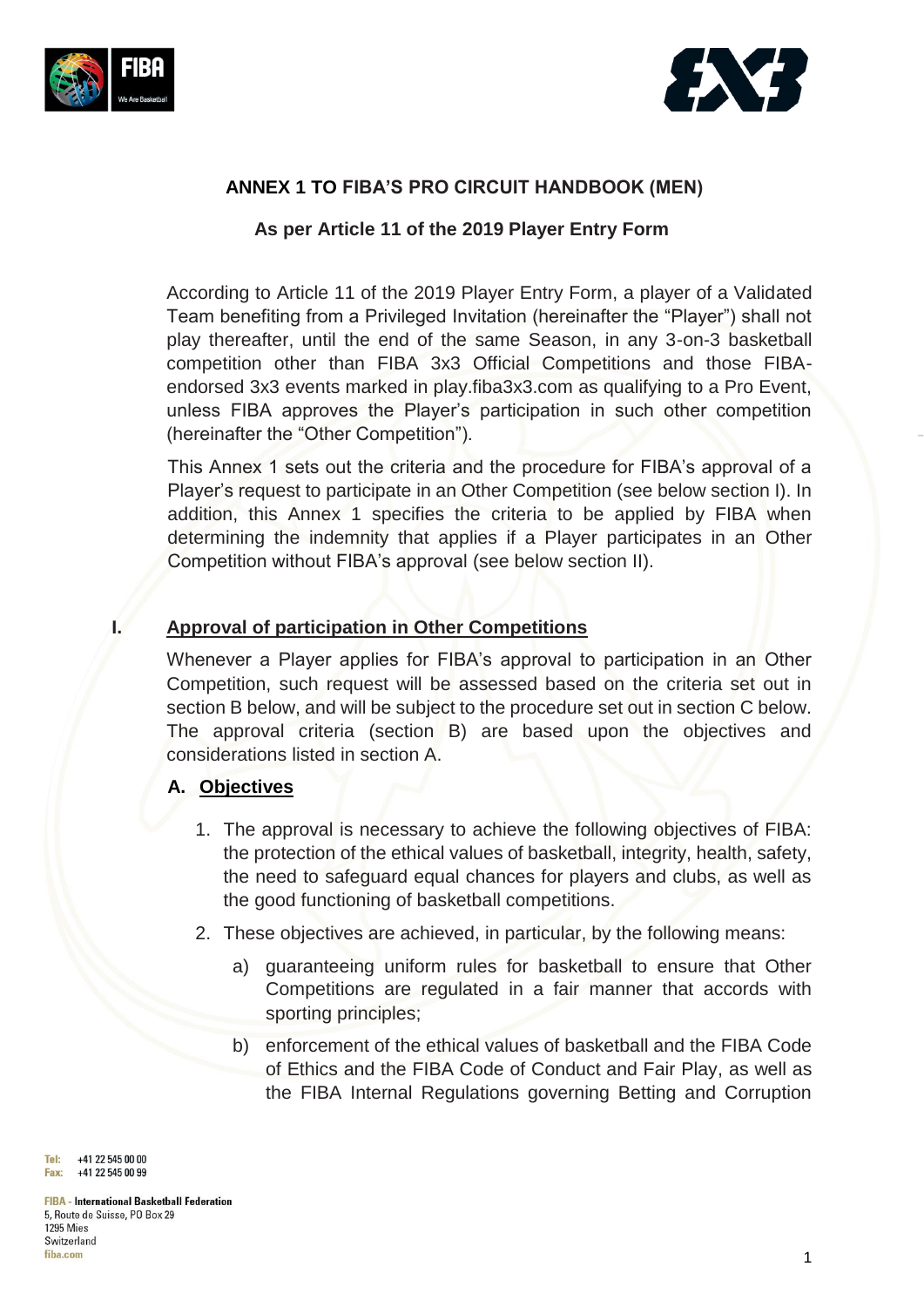



(Book 1, Appendix 1), which, in particular: (i) protect basketball from sports-betting activities and other conduct giving rise to a risk of manipulation of international basketball competitions; (ii) prevent sexual exploitation of basketball players; (iii) protect honesty of participants in basketball competitions; (iv) prohibit corrupt activities with respect to basketball competitions; and (v) prevent conflicts of interest;

- c) enforcement of the FIBA Anti-Doping Regulations and specific rules or standards that protect the health and safety of the players as well as the integrity of the sporting competition;
- d) compliance with the FIBA calendar to prevent or limit clashes between competitions so that in particular, players, referees, commissioners, and other basketball participants, as well as spectators, can participate in as many basketball events as possible.

In consideration of the above objectives, FIBA shall take into account the criteria below when deciding about the requested approval of an Other Competition.

# **B. Approval Criteria**

### *1. General Criteria*

- a) The organiser of the Other Competition (hereinafter the "Organiser") shall have the relevant and sufficient professional risk liability and civil liability insurance coverage.
- b) The Other Competition, its teams and officials shall conform to the following rules and decisions, as well as to their enforcement by FIBA (or its Zone, as applicable):
	- i. FIBA Internal Regulations governing betting and corruption as well as any decisions issued on the basis of such rules;
	- ii. FIBA's rules and regulations governing the release of players for participating in FIBA national team competitions as per the FIBA calendar;
	- iii. Rules, if any, of the respective national member federations for agents, and also with the FIBA Internal Regulations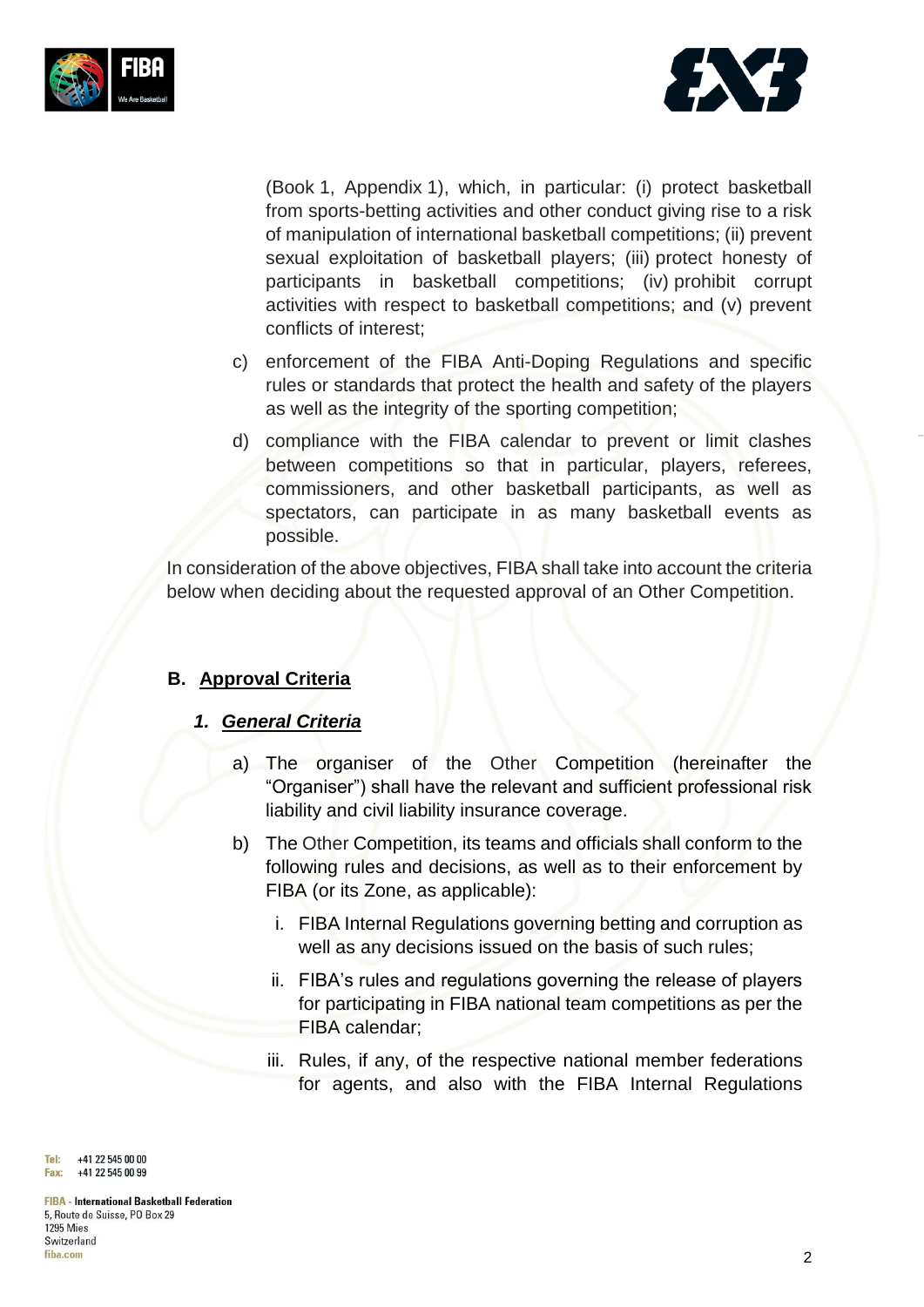



governing agents, as well as any decisions issued on the basis of such rules.

iv. Any decisions issued in relation to the honouring of awards of the Basketball Arbitral Tribunal (BAT).

### *2. Technical, Sporting & Health Criteria*

- a) The rules related to the game venue, equipment and medical staff shall conform to the relevant FIBA rules or standards governing health and safety.
- b) The Other Competition shall not take place at a date which collides (including travel times) with a Pro Event to which the Player's Validated Team has qualified and/or registered.
- c) The Other Competition shall provide an adequate level of refereeing.
- d) The participation of the Player in the Other Competition shall not result in excessive play, i.e. allow for sufficient recovery and rest time for the Player.
- e) The Other Competition shall comply with the FIBA Anti-Doping Regulations as well as any decisions issued on the basis of such rules. In particular, the Other Competition shall, in accordance with the FIBA Anti-Doping Regulations, enforce a reasonable antidoping testing regime and provide anti-doping equipment, facilities for collection of samples, personnel to conduct the testing, transportation of samples and analyses of the samples at an accredited WADA laboratory, and at the Other Competition's own expenses.

# *3. Ethical Criteria*

- a) The Other Competition shall comply with the regulations of the FIBA Code of Ethics provided in Chapter 3 of Book 1 of the FIBA Internal Regulations, and shall agree to the ethical principles as set out in the Declaration on Ethics contained in Schedule 3 to this Annex 1.
- b) In determining compliance with letter (a) above, FIBA will also consider whether the Other Competition/Organiser has been involved in (i) ambush marketing involving, for instance, the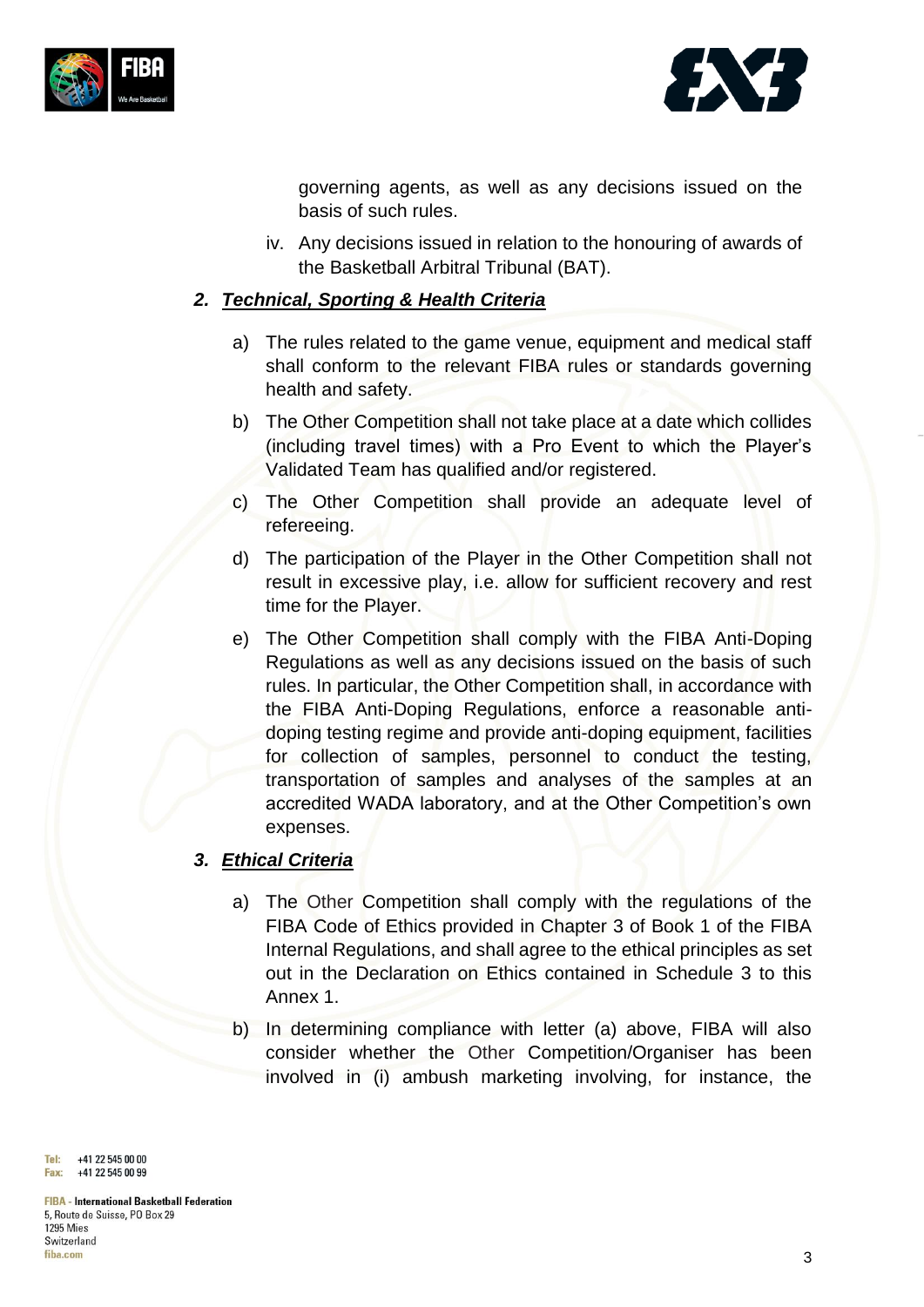



misuse/infringement of FIBA's IP; (ii) previous violations of any contract and/or any terms and condition with FIBA in prior 12 months without remedying the breach; (iii) misleading the fan community; and (iv) more generally, activities that bring discredit to FIBA, the FIBA Zones, its national member federation(s), or the sport of basketball in general.

It is recommended that a Player consults with FIBA if they have any doubts whether a particular activity of the Other Competition/Organiser conforms to the Ethical Criteria set out above.

### **C. Approval Procedure**

#### *1. Application Procedure*

- a) Applications to participate in Other Competitions (hereinafter "Applications") must be made pursuant to this Annex 1 and will be dealt with based on its provisions. For the avoidance of doubt, any Application submitted by a Player pursuant to this Annex 1 will be treated in a transparent and non-discriminatory manner.
- b) The Player shall submit the Application at least three (3) weeks prior to the intended starting date of the Other Competition. The Application shall be submitted to FIBA either by letter (Route Suisse 5, 1295 Mies, Switzerland) or by email [\(3x3@fiba.com\)](mailto:3x3@fiba.com). The Application shall include the following documents:
	- i. Schedule 1 to this Annex 1 (the "Player Declaration"), filled in and signed by the Player;
	- ii. Schedule 2 to this Annex 1 (the "Organiser Declaration"), filled in and signed by the Organiser;
	- iii. Schedule 3 to this Annex 1 (the "Declaration on Ethics"), filled in and signed by the Organiser; and
	- iv. A copy of the Organiser's insurance policy(ies) providing for professional risk liability and civil liability insurance coverage for the Other Competition.
- c) FIBA reserves the right to request further information relating to the Approval Criteria that is proportionate to the objective to be achieved. In particular, FIBA reserves the right to request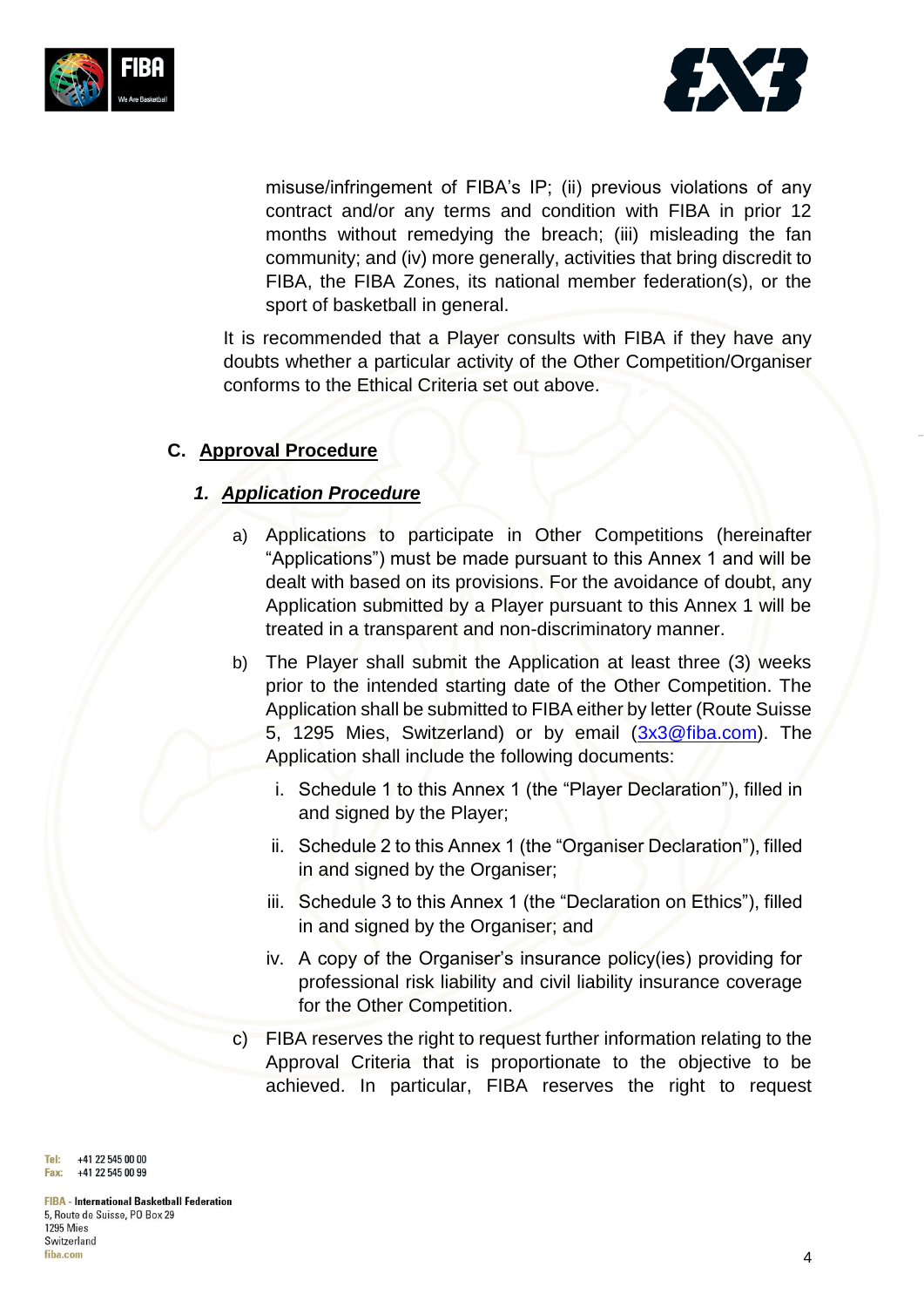



information concerning the directors, shareholders or de facto owners of a third party or sponsor of the Other Competition/Organiser in order to ensure that there is no conflict of interest or integrity risk (e.g., a person involved in the organisation of the event is flagged up by the IOC Integrity Betting Intelligence System (IBIS) or the information is not in the public domain).

- d) FIBA shall verify the completeness of the information and documentation contained in the Application. In case of incompleteness, FIBA shall grant the Player the right to supplement its information and documentation. Re-submission or failure to complete the Application within the requested timeframe (or revised time frame agreed with the Player) shall result in the rejection of the Application for being incomplete.
- e) FIBA shall give the Player the opportunity to address within one (1) week any concern FIBA may have in relation to the Player's participation in the Other Competition. Within this deadline, the Player may provide additional information to address the concern.
- f) FIBA shall decide on the request not later than two (2) weeks upon receipt of the complete Application. In the event of no response within this timeframe, the participation of the Player in the Other Competition shall be deemed approved.
- g) FIBA shall accept or reject the Application in a transparent, fair and non-discriminatory manner having regard to its objectives pursued by the approval criteria set out in Section I.1. of this Annex 1.
- h) FIBA's decision shall be communicated to the Player in writing (including email). In the event that the Application is rejected, FIBA shall provide the Player with the reasons for the decision.

### *2. Appeal Procedure*

a) Any appeal of a FIBA decision relating to the participation in an Other Competition shall be brought before the Court of Arbitration for Sport (CAS) in Lausanne, Switzerland. The rules for the appeal arbitration procedure of the Code of Sports-related Arbitration shall apply. The decision of CAS shall be final and binding to the exclusion of jurisdiction of any civil court. This is without prejudice to the right of appeal before the Swiss Federal Tribunal in accordance with Swiss law and the right to challenge the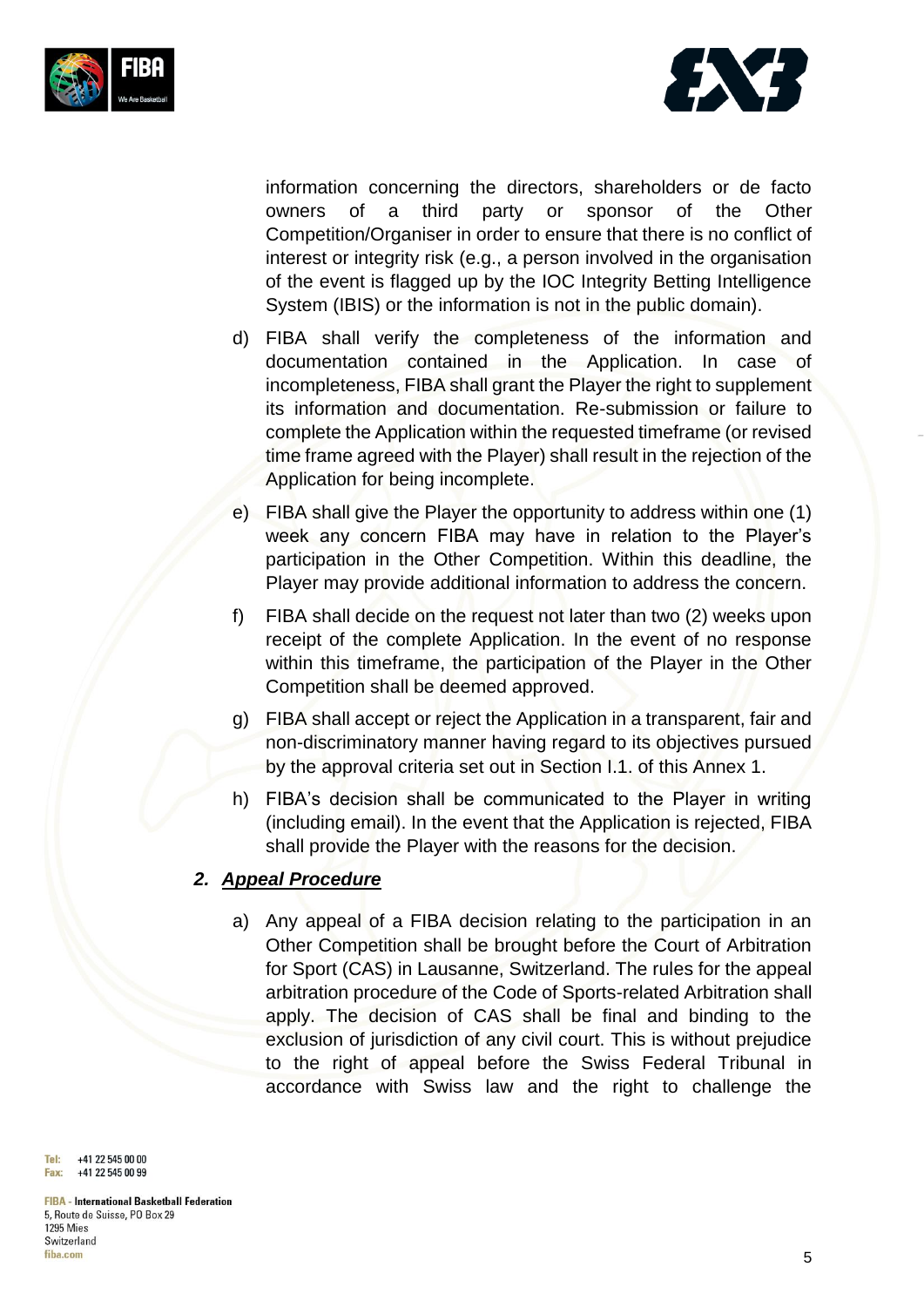



enforcement or recognition of an award on grounds of public policy in accordance with any applicable national procedural laws.

b) If the appeal of a FIBA decision relating to the approval of the participation of the Player in the Other Competition is based on EU or EEA competition rules grounds, it may be brought in the procedure above or before a competent court of an EEA Member State chosen by the Other Competition or player affected by such decision.

### *3. Conditions Following the Approval*

- a) FIBA reserves the right to conduct an inspection at any time pertaining to the approved Other Competition.
- b) If FIBA determines, after providing the Player with a detailed notice of its concerns and giving him the opportunity to comment thereon, that based on facts not known to FIBA before the approval was given, the Other Competition should not have been granted such approval under the Approval Criteria, FIBA may revoke its approval with immediate effect. The Player may appeal against such approval pursuant to section 2 above.

# **II. Indemnity in case of non-approved participation in Other Competitions**

According to Article 11 of the 2019 Player Entry Form, if a Player participates without FIBA's approval in an Other Competition, the Player will pay an Indemnity of up to CHF 10,000 for each Pro Event in which the Player participated during the Season based on a Privileged Invitation. The Indemnity will be set as the sum of the following concepts individualised for each Pro Event in which the Player participated during the Season based on a Privileged Invitation, up to a maximum of CHF 10,000 per such Pro Event:

- a) any travel allowance or accommodation expenses paid by FIBA as part of the Privileged Invitation;
- b) costs incurred by FIBA for having special apparel manufactured for teams that use the Privileged Invitation;
- c) The cost of FIBA's marketing and promotional efforts for the Player concerned (incurred as a result of his Privileged Invitation); and,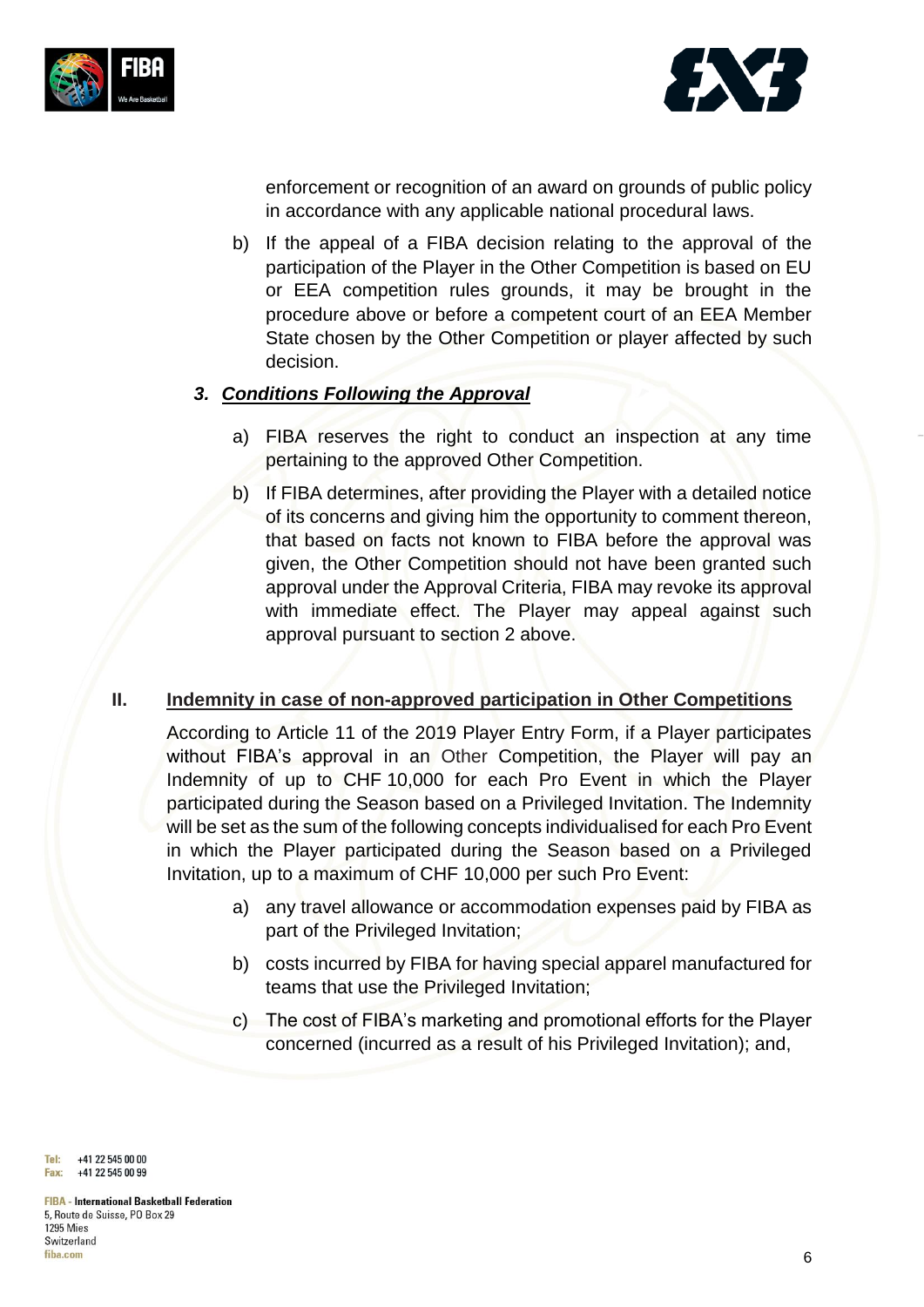



d) any prize money paid to the Player in relation to events to which he received a Privileged Invitation.

Tel: +41 22 545 00 00 Fax: +41 22 545 00 99

**FIBA** - International Basketball Federation 5, Route de Suisse, PO Box 29 1295 Mies Switzerland fiba.com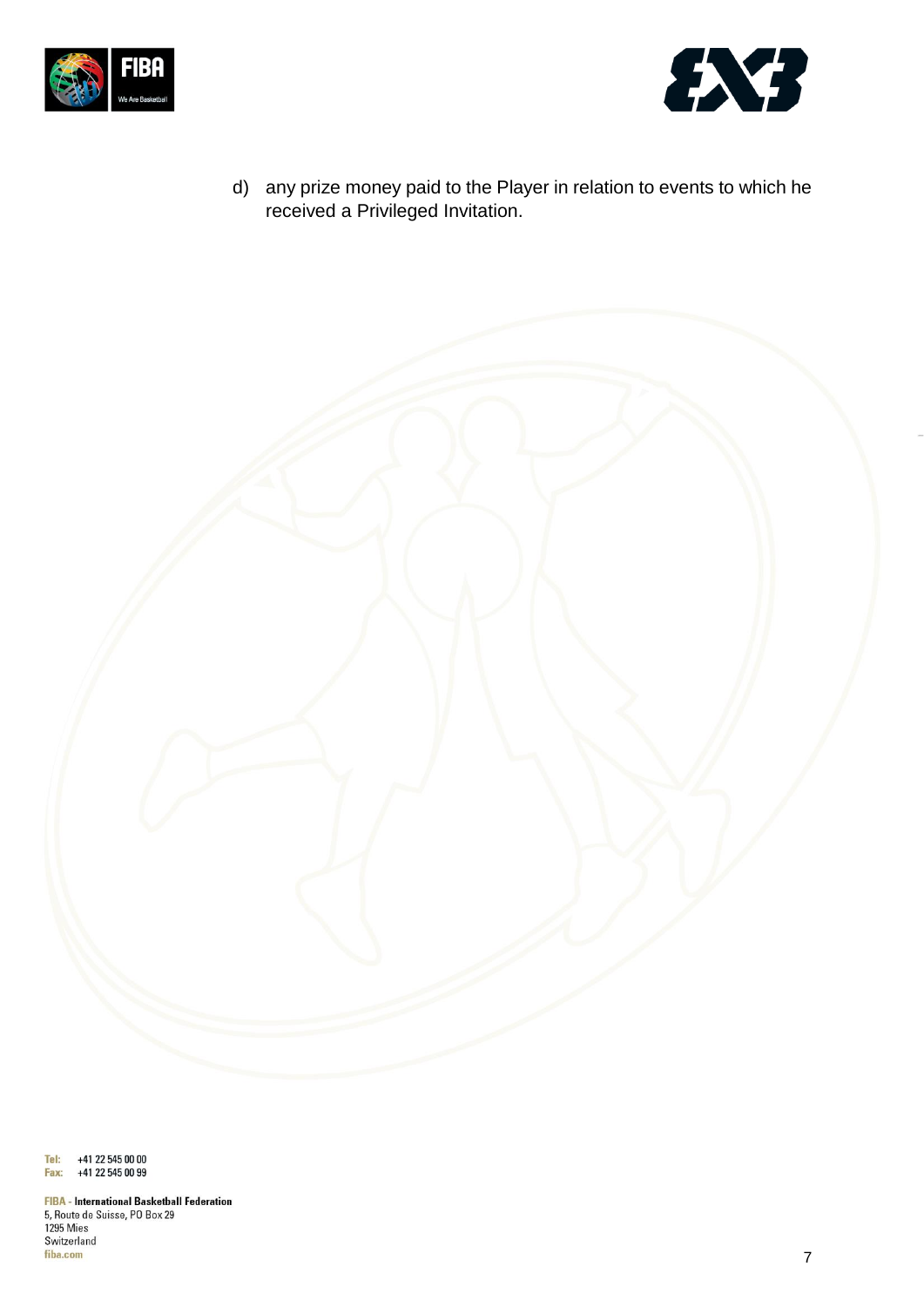



# **SCHEDULE 1**

### **THE PLAYER DECLARATION**

[*This Schedule 1 must be filled out and signed by the Player and submitted together with the Application for FIBA's approval of the Player's participation in the Other Competition as described in the Annex 1 to Article 11 of the 2019 Player Entry Form. The information provided must be accurate and complete, failing which FIBA reserves all rights as against the Player.*]

Please fill in the required information below:

- Name of the Other Competition:
- Name and contact details of the Organiser of the Other Competition:
- Names and dates of all 3-on-3 competitions in which you will participate or to which you are registered (limited to competitions concluding up to two (2) weeks before the Other Competitions starts, or starting up to two (2) weeks after the Other Competitions concludes):
- Your travel itinerary for said competitions (i.e. when and how you travel to the respective competition):

I confirm that the information provided above is complete and accurate, to the best of my knowledge.

 $\mathcal{L}$  , and the set of the set of the set of the set of the set of the set of the set of the set of the set of the set of the set of the set of the set of the set of the set of the set of the set of the set of the set

[PLACE, DATE] [SIGNATURE PLAYER]

Tel: +41 22 545 00 00 +41 22 545 00 99 Fax: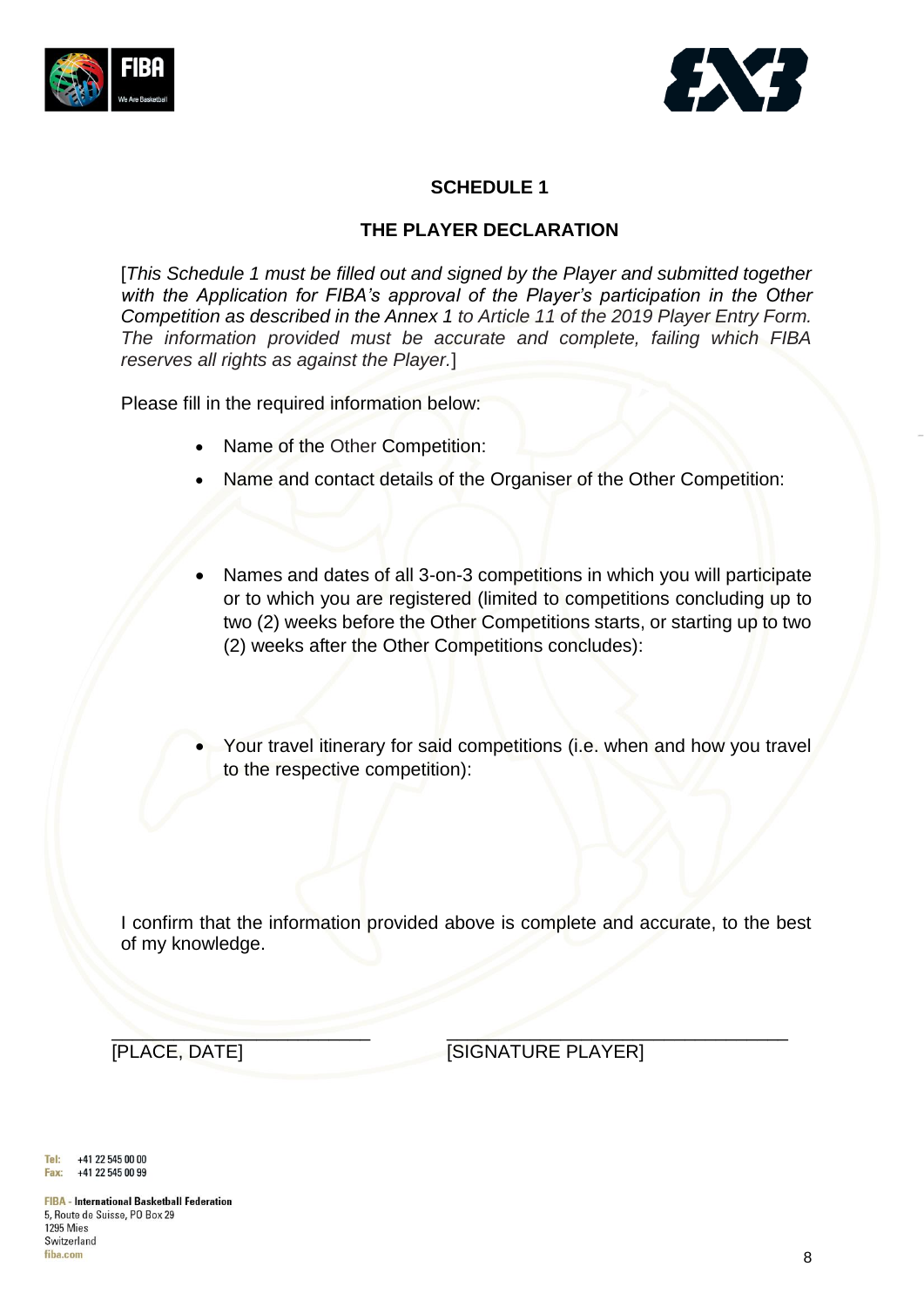



# **SCHEDULE 2**

#### **THE ORGANISER DECLARATION**

[*This Schedule 2 must be filled out and signed by the Organiser of the Other Competition (or its representative, as applicable) and submitted by the Player together with his Application for FIBA's approval of the Player's participation in the Other Competition as described in the Annex 1 to Article 11 of the 2019 Player Entry Form. The information provided must be accurate and complete, failing which FIBA reserves all rights as against the Organiser and/or the Player.*]

#### 1.General Information

Please fill in the required information below:

- Name of the Other Competition:
- Name and contact details of the Organiser of the Other Competition:
- If the Other Competition is organised by an Organiser which is a legal entity:
	- Registered address (if different from contact address):
	- Registration number(s):
	- $\blacksquare$  Tax number(s):
	- Name and function of the Organiser's representative:
	- **Organiser's representative's phone number:**
	- Organiser's representative's email address:
- Website of the Organiser/Other Competition, if any:
- Link to the website of the Other Competition in play.fiba3x3.com, if uploaded: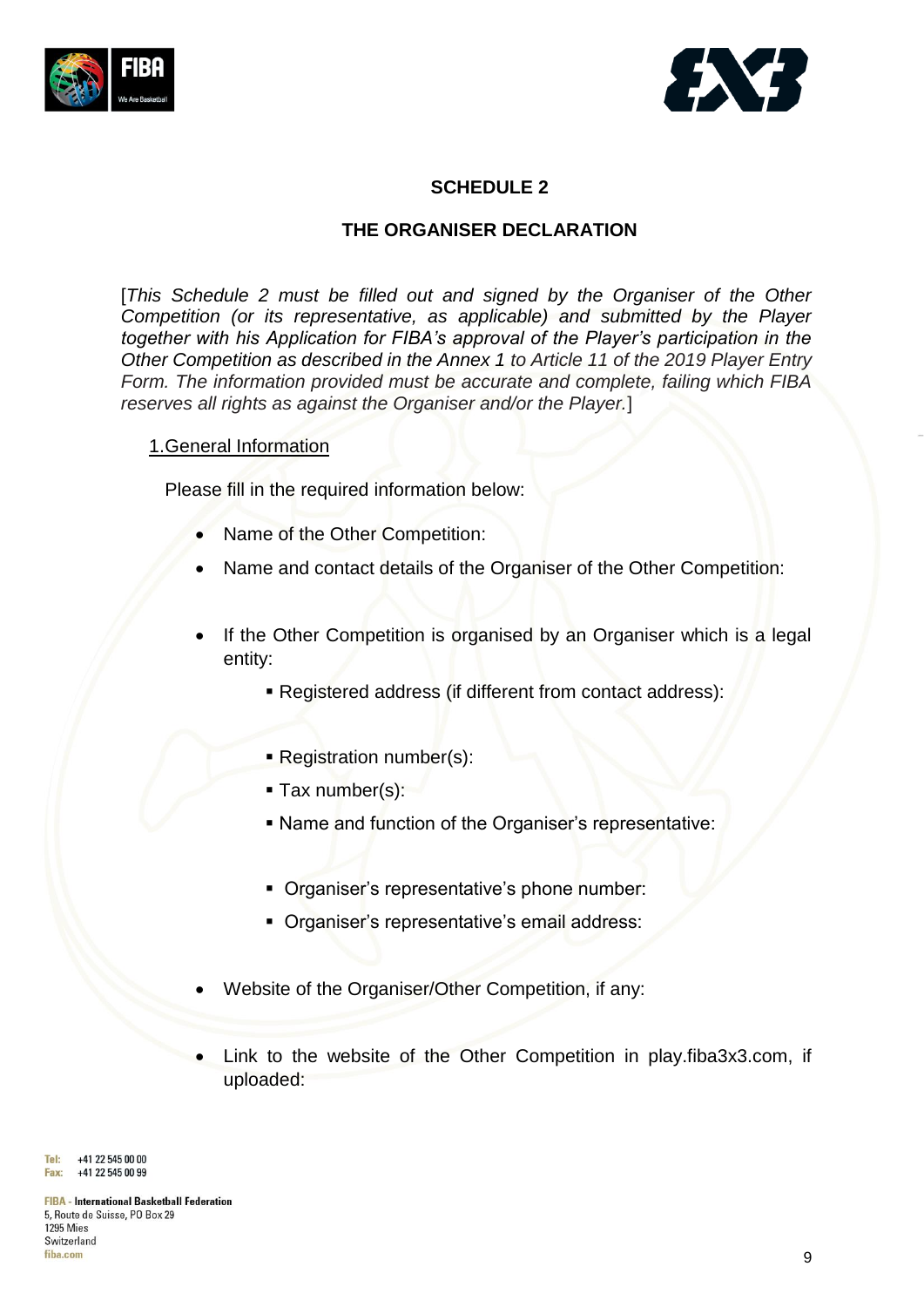



- Venue(s), facilities and equipment to be used, indicating also if they are FIBA-approved or otherwise:
- Names of the appointed referees and their FIBA license number:
- Description of the qualification mechanism of participating teams:
- Description of the competition format:
- Dates of the single matches to be played

### 2.Compliance with FIBA regulations and decisions

- Do the Other Competition, its teams and officials comply with the following FIBA regulations and decisions, as well as to their enforcement by FIBA (or its Zone, as applicable) [*please circle the applicable answer*]:
	- **. The FIBA Internal Regulations governing betting and corruption** as well as any decisions issued on the basis of such rules: Yes/No
	- **EIBA's rules and regulations governing the release of players for** participating in FIBA national team competitions as per the FIBA calendar: Yes/No
	- **The rules, if any, of the respective national member federations** for agents, and also with the FIBA Internal Regulations governing agents, as well as any decisions issued on the basis of such rules: Yes/No
	- Any decisions issued in relation to the honouring of awards of the Basketball Arbitral Tribunal (BAT): Yes/No
	- The relevant FIBA rules or standards governing health and safety (in particular concerning the game venue, equipment and medical staff): Yes/No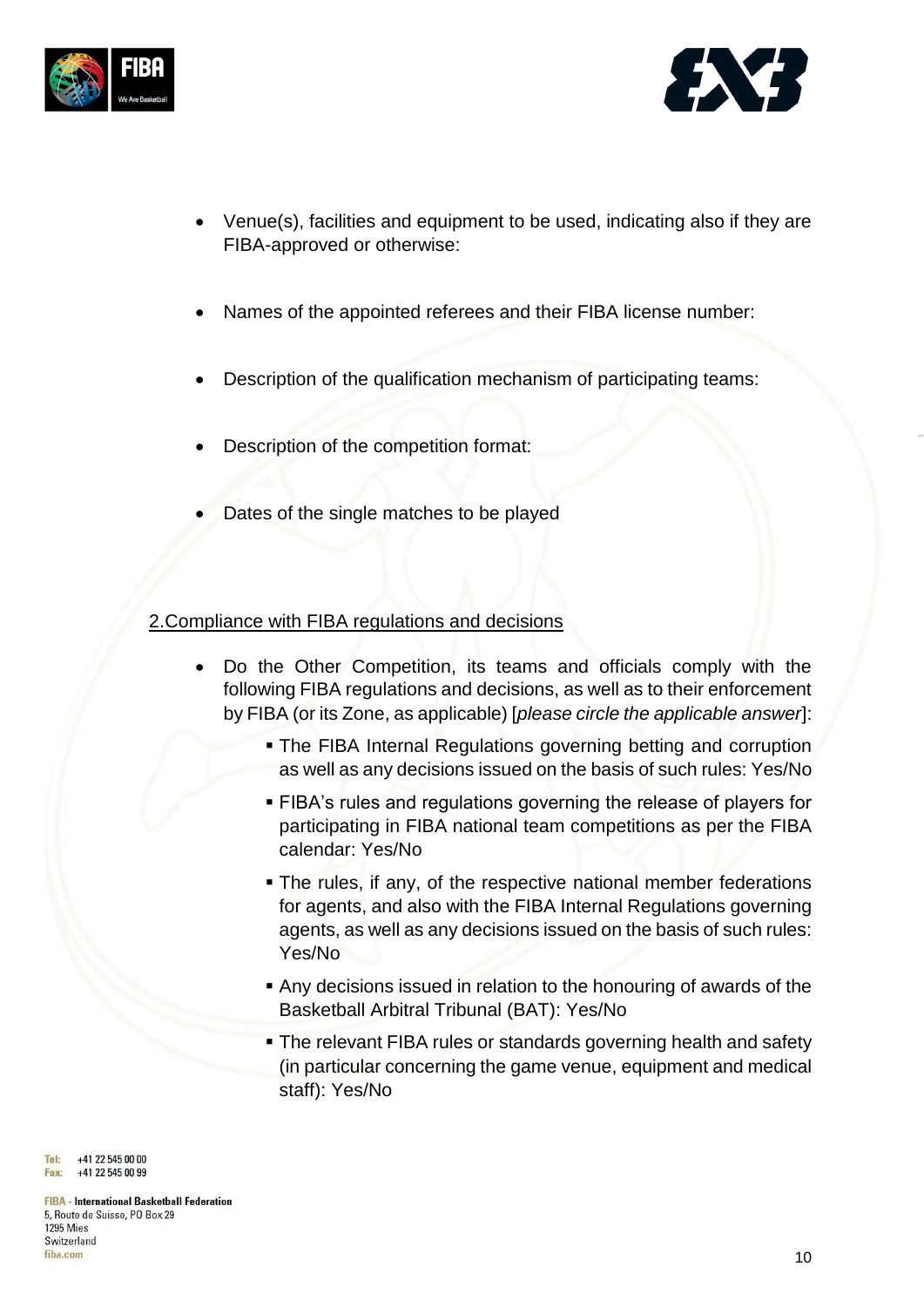



- **The FIBA Anti-Doping Regulations as well as any decisions** issued on the basis of such rules: Yes/No
- Do the FIBA 3x3 Basketball Rules apply in the Other Competition: Yes/No (if no: please attach the applicable rules of the game to this Schedule 2)

I confirm that the information provided above is complete and accurate, to the best of my knowledge.

 $\mathscr{M}$   $\mathscr{N}$   $\mathscr{N}$ [PLACE, DATE] [SIGNATURE ORGANISER/REPRESENTATIVE]

 $\mathcal{L}$ [NAME OF SIGNATORY IN BLOCK LETTERS]

**SCHEDULE 3**

+41 22 545 00 00 Tel: +41 22 545 00 99 Fax:

**FIBA** - International Basketball Federation 5, Route de Suisse, PO Box 29 **1295 Mies** Switzerland fiba.com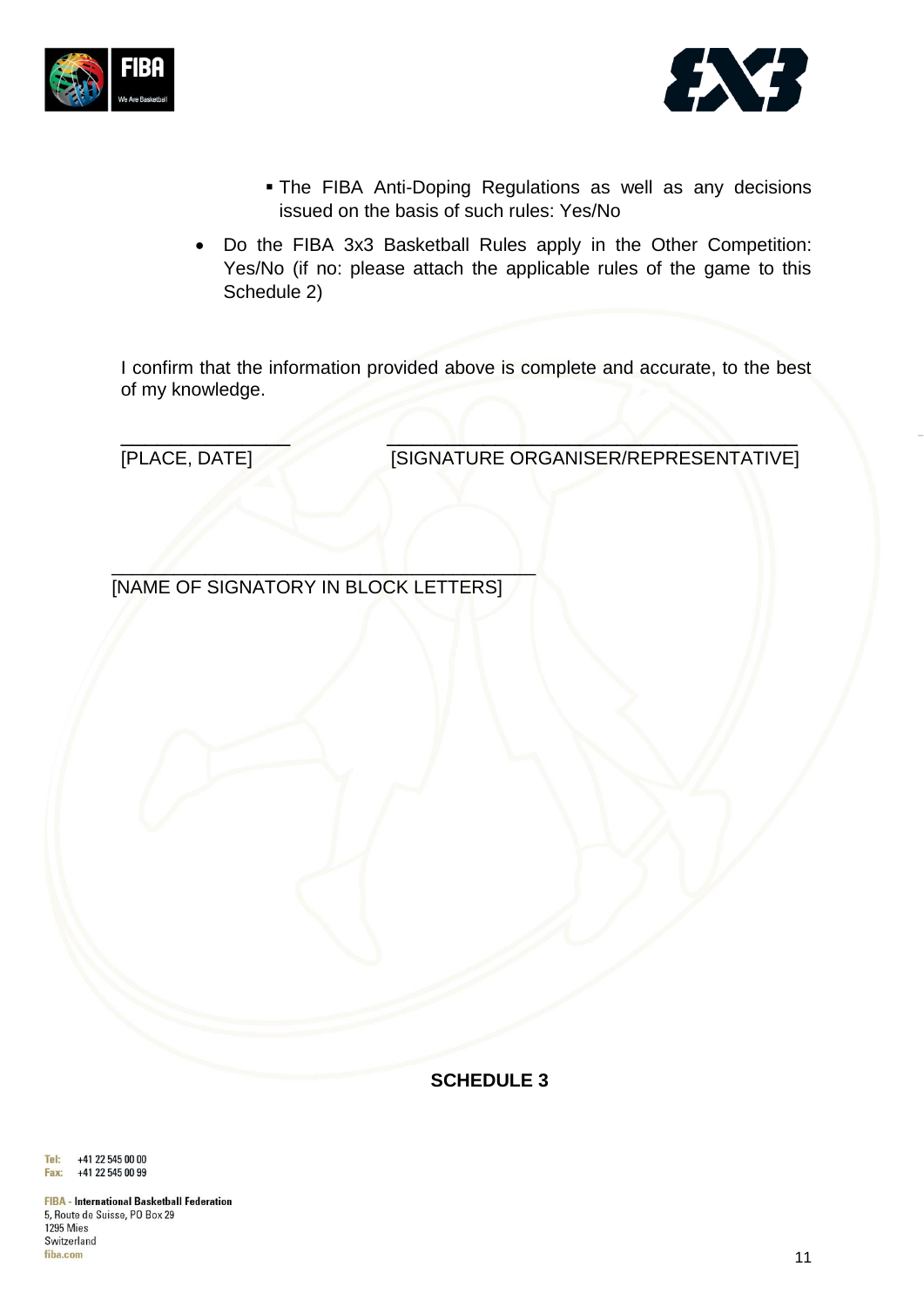



### **DECLARATION ON ETHICS**

\_\_\_\_\_\_\_\_\_\_\_\_\_\_\_\_\_\_\_\_\_\_\_\_\_\_\_\_\_\_\_\_\_\_\_\_\_\_\_\_\_\_\_\_\_\_\_\_\_\_\_\_\_\_\_\_\_\_\_[*please fill in the name of the Organiser*] and its executives (the "Organisers") declare to FIBA that they shall adhere to the FIBA Code of Ethics and the FIBA Code of Conduct and Fair Play and to the following ethical principles in order to protect the integrity of the Competition (s) recognised by FIBA Europe:

- (i) The Organisers are required to adhere to the highest standards of fair play, honesty, respect, truth, fairness, ethical behaviour and sporting attitude. The Organisers shall refrain from any attempt to influence the course and/or results of any basketball game in a manner contrary to sporting ethics.
- (ii) The Organisers commit to guarantee players' safety, well-being, and medical care appropriate for basketball.
- (iii) The Organisers agree to treat all clubs, athletes, officials, volunteers and employees, including the young and vulnerable, in a respectful and nondiscriminatory manner. The Organisers commit to ensure that discrimination, harassment, vilification, and/or abuse are not tolerated at any level and that there are appropriate policies and processes in place to deal with such behaviour.
- (iv) The Organisers will apply best practices to protect young athletes from sexual exploitation (notably with respect to employees, service providers, and officials acting under their direction). The Organisers will not exploit young athletes and will ensure that any minor athlete (under 18) is represented by a competent person.
- (v) The Organisers commit to disclose any interest that could reasonably be considered to involve a conflict of interest and to refrain from any activity directly or indirectly giving rise to a conflict of interest.
- (vi) The Organisers will ensure scrupulous avoidance of deception, unethical practice, or any other behaviour that is, or might be construed as, dishonourable or detrimental to the sport of basketball. The Organisers will not do anything that in any way denigrates the sport of basketball or harms its public image at any level.
- (vii) The Organisers will refrain from activities which might affect the outcome of basketball games such as:

Tel: +41 22 545 00 00 +41 22 545 00 99 Fax: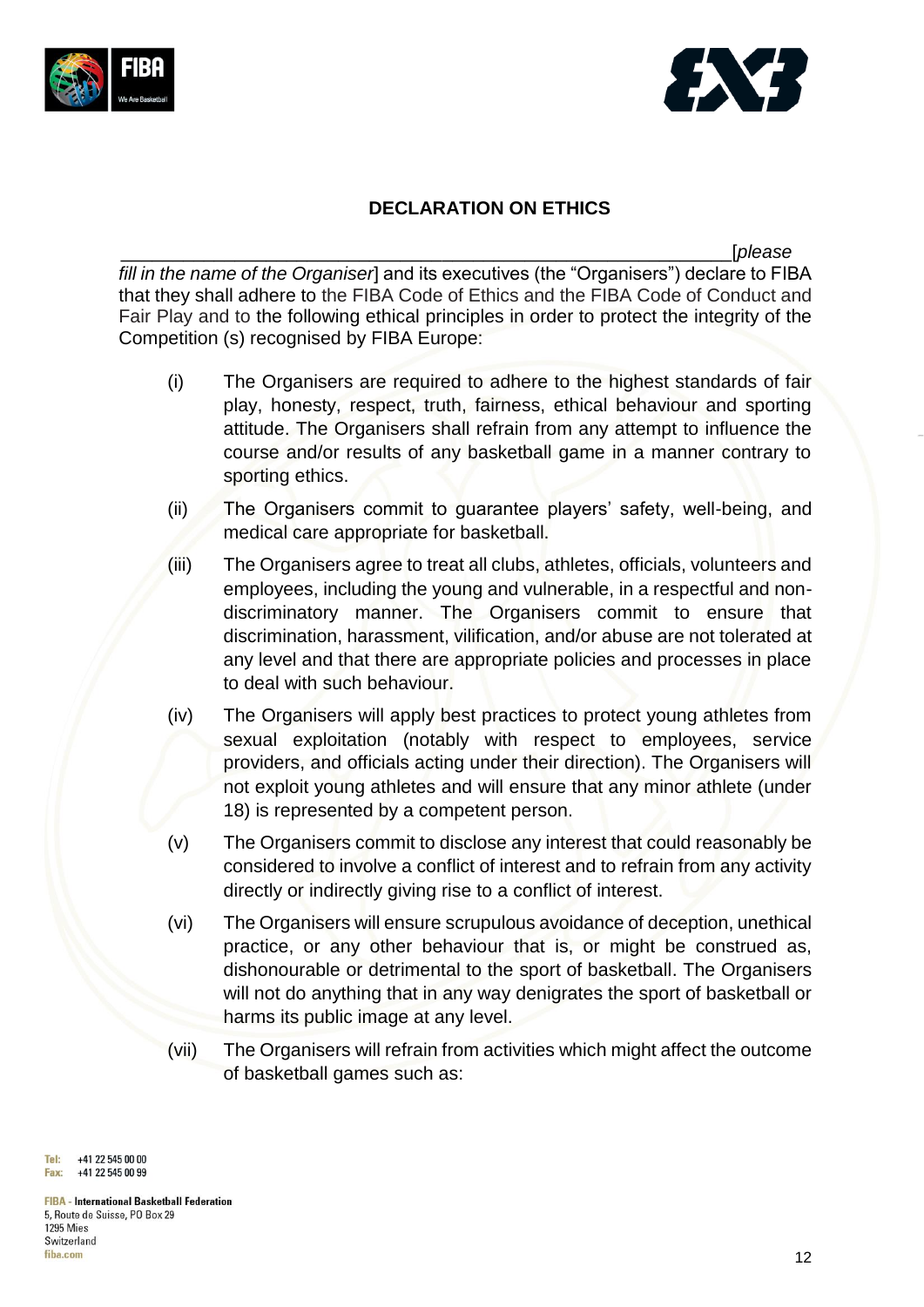



- a. Acceptance of gifts/payments, commissions, or other considerations by players (other than as a legitimate part of playing contract);
- b. Acceptance of gifts/payments, commissions, or other considerations by officials (other than as a legitimate part of their contract of engagement);
- c. Offering gifts/payments, commissions, or other considerations to players and officials other than as part of their legitimate contractual payments;
- d. Betting or otherwise speculating either alone or through others;
- e. Doping or the encouragement of doping;
- f. Engaging in criminal or other improper activities;
- g. Engaging in other unethical conduct of any kind which has the potential to affect the outcome of game/s.
- (viii) The Organisers confirm that they do not hold a conviction by final judgment for one of the following reasons: participation in an organized criminal organization; corruption; fraud; offences linked to terrorist activities; offences linked to illegal drugs; and money laundering.
- (ix) The Organisers confirm that they will not engage in advertising of tobacco products or hard liquor (above 20% alcohol by volume ABV) at the venues of the Competition or on its website or its social media platforms.
- (x) The Organisers confirm that they are not a sports betting operator and that they shall refrain from any sports betting activity at the venues of the Competition or on its website or social media platforms. The Organisers will enter into contracts or other arrangements with organisations whose business is related to speculation on the outcomes or otherwise of sporting events only to the extent that such activity is not in breach of this Declaration of Ethics.
- (xi) The Organisers commit to disclosing to FIBA [\(www.fiba.basketball/integrity\)](http://www.fiba.basketball/integrity) or to the International Olympic Committee on the IOC Integrity and Compliance Hotline [\(www.olympic.org/integrityhotline\)](http://www.olympic.org/integrityhotline) at the first available opportunity, full details of any knowledge or approaches as to any kind of betting,